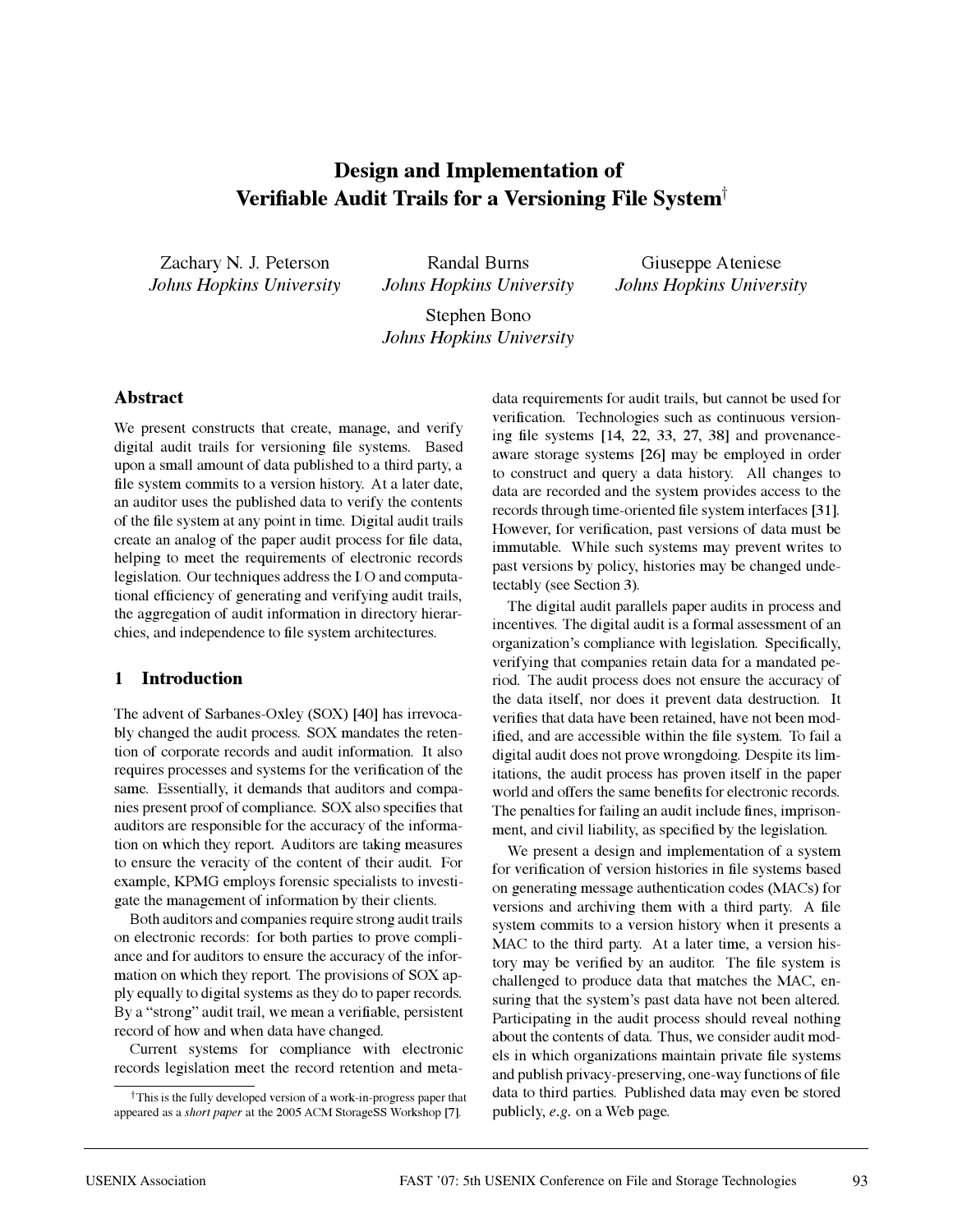Our design goals include minimizing the network, computational, and storage resources used in the publication of data and the audit process. I/O efficiency is the central challenge. We provide techniques that minimize disk I/O when generating audit trails and greatly reduce I/O when verifying past data, when compared with adapting a hierarchy of MACs to versioning systems [13]. We employ incremental message authentication codes [4, 5, 6] that allow MACs to be computed based only on data that have changed from the previous version. Incremental MAC generation uses only data written in the cache, avoiding read I/O to file blocks on disk. Sequences of versions may be verified by computing a MAC for one version and incrementally updating the MAC for each additional version, performing the minimum amount of I/O. Our protocol also reduces network I/O. With incremental computation, a natural trade-off exists between the amount of data published and the efficiency of audits. Data may be published less frequently or on file system aggregates (from blocks into files, files into directories, etc.) at the expense of verifying more data during an audit.

Our solution is based on keyed, cryptographic hash functions, such as HMAC-SHA1 [3]. Public-key methods for authenticating data exist [28] and provide unique advantages over symmetric-key solutions. For instance, during an audit, a file system would reveal its public key to the auditor, allowing the auditor to verify data authenticity only. The auditor would not have the ability to create new, authentic records. With symmetric-key hash functions, when the key is revealed to the auditor, the auditor could also create authentic records, leaving open the possibility of falsifying data. This is out of the scope of our attack model. The auditor is a trusted and independent entity. In this paper, we do not consider a publickey implementation, because public-key operations are far too costly to be used in practice.

Our techniques are largely file system independent in that they do not require a specific metadata architecture. This allows verifiable audit trails to be implemented on a wide variety of systems. Additionally, our design makes the audit robust to disk failures, immune to backup and restore techniques, and allows for easy integration into information life-cycle management (ILM) systems.

We have implemented authentication using incremental MACs in the ext3cow file system. Ext3cow is a freely-available, open-source file system designed for version management in the regulatory environment [31]. Experimental results show that incremental MACs increase performance by 94% under common workloads when compared with traditional, serial hash MACs.

# **2 Related Work**

Most closely related to this work is the SFS-RO system [13], which provides authenticity and integrity guarantees for a read-only file system. We follow their model for both the publication of authentication metadata, replicated to storage servers, and use similar hierarchical structures. SFS-RO focuses on reliable and verifiable content distribution. It does not address writes, multiple versions, or efficient constructs for generating MACs.

Recently, there has been some focus on adding integrity and authenticity to storage systems. Oceanstore creates a tree of secure hashes against the fragments of an erasure-coded, distributed block. This detects corruption without relying on error correction and provides authenticity [42]. Patil *et al.* [30] provide a transparent integrity checking service in a stackable file system. The interposed layer constructs and verifies secure checksums on data coming to and from the file system. Haubert *et al.* [15] provide a survey of tamper-resistant storage techniques and identify security challenges and technology gaps for multimedia storage systems.

Schneier and Kelsey describe a system for securing logs on untrusted machines [37]. It prevents an attacker from reading past log entries and makes the log impossible to corrupt without detection. They employ a similar "audit model" that focuses on the detection of attacks, rather than prevention. As in our system, future attacks are deterred by legal or financial consequences. While logs are similar to version histories, in that they describe a sequence of changes, the methods in Schneier and Kelsey secure the entire log, *i.e.* all changes to date. They do not authenticate individual changes (versions) separately.

Efforts at cryptographic file systems and disk encryption are orthogonal to audit trails. Such technologies provide for the privacy of data and authenticate data coming from the disk. However, the guarantees they provide do not extend to a third party and, thus, are not suitable for audit.

# **3 Secure Digital Audits**

A digital audit of a versioning file system is the verification of its contents at a specific time in the past. The audit is a challenge-response protocol between an auditor and the file system to be audited. To prepare for a future audit, a file system generates authentication metadata that commits the file system to its present content. This metadata are published to a third party. To conduct an audit, the auditor accesses the metadata from the third party and then challenges the file system to produce information consistent with that metadata. Using the security constructs we present, passing an audit establishes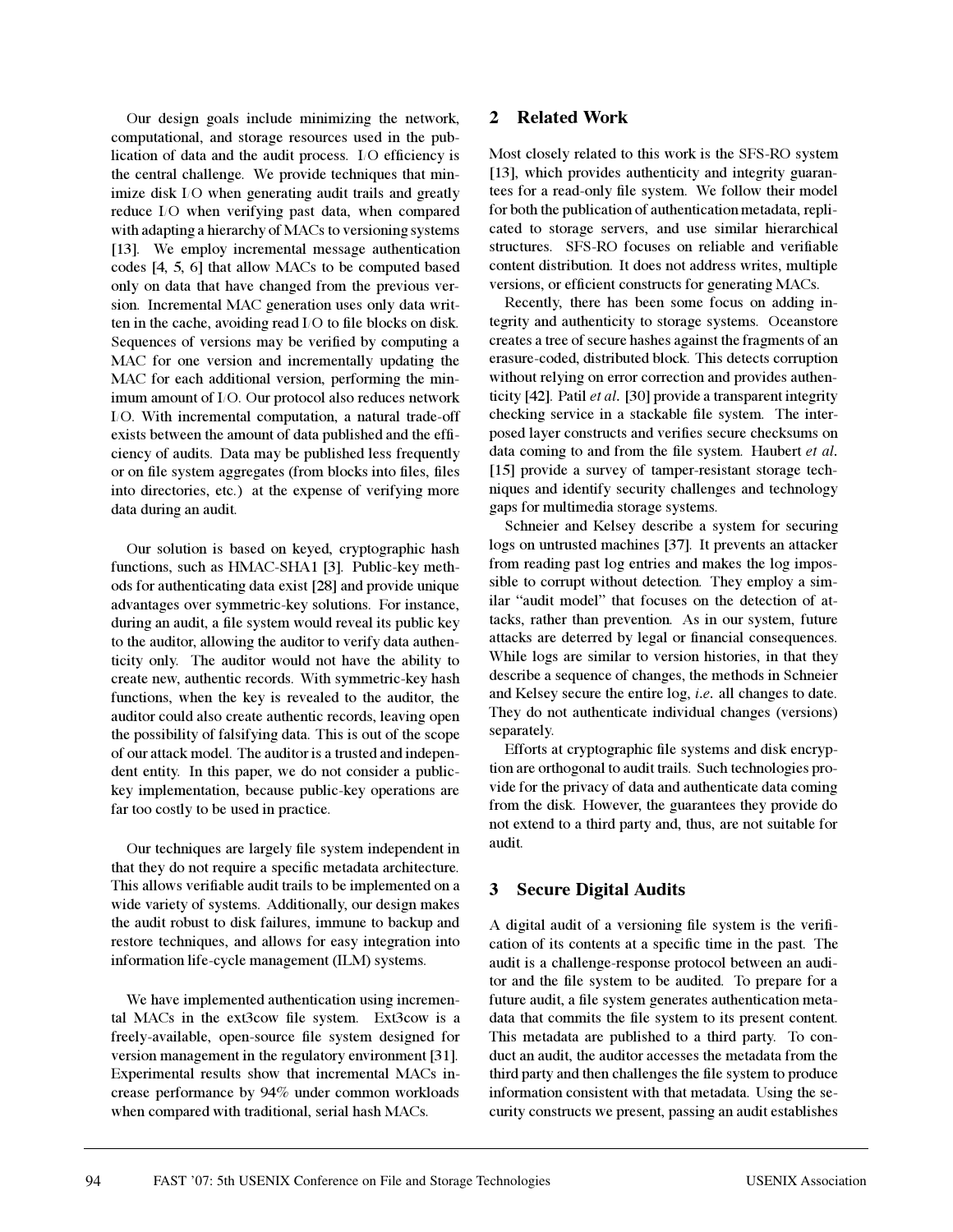that the file system has preserved the exact data used to generate authentication metadata in the past. The audit process applies to individual files, sequences of versions, directory hierarchies, and an entire file system.

Our general approach resembles that of digital signature and secure time-stamp services, *e.g.* the IETF Time-Stamp Protocol [1]. From a model standpoint, audit trails extend such services to apply to aggregates, containers of multiple files, and to version histories. Such services provide a good example of systems that minimize data transfer and storage for authentication metadata and reveal nothing about the content of data prior to audit. We build our system around message authentication codes, rather than digital signatures, for computational efficiency.

The publishing process requires long-term storage of authenticating metadata with "fidelity"; the security of the system depends on storing and returning the same values. This may be achieved with a trusted third party, similar to a certificate authority. It may also be accomplished via publishing to censorship-resistant stores [41].

The principal attack against which our system defends is the creation of false version histories that pass the audit process. This class of attack includes the creation of false versions – file data that matches published metadata, but differ from the data used in its creation. It also includes the creation of false histories; inserting or deleting versions into a sequence without detection.

In our audit model, the attacker has complete access to the file system. This includes the ability to modify the contents of the disk arbitrarily. This threat is realistic. Disk drives may be accessed directly through the device interface and on-disk structures are easily examined and modified [12]. In fact, we feel that the most likely attacker is the owner of the file system. For example, a corporation may be motivated to alter or destroy data after it comes under suspicions of malfeasance. The shredding of Enron audit documents at Arthur Anderson in 2001 provides a notable paper analog. Similarly, a hospital or private medical practice might attempt to amend or delete a patient's medical records to hide evidence of malpractice. Such records must be retained in accordance with HIPAA [39].

Obvious methods for securing the file system without a third party are not promising. Disk encryption provides no benefit, because the attacker has access to encryption keys. It is useless to have the file system prevent writes by policy, because the attacker may modify file system code. Write-once, read-many (WORM) stores are alone insufficient, as data may be modified and written to a new WORM device.

Tamper-proof storage devices are a promising technology for the creation of immutable version histories [24]. However, they do not obviate the need for external audit trails, which establish the existence of changed data with a third party. Tamper-resistant storage complements audit trails in that it protects data from destruction or modification, which helps prevent audit failures after committing to a version history.

## **4 A Secure Version History**

The basic construct underlying digital audit trails is a message authentication code (MAC) that authenticates the data of a file version and binds that version to previous versions of the file. We call this a *version authenticator* and compute it on version  $v_i$  as

$$
A_{v_i} = \text{MAC}_K(v_i||A_{v_{i-1}}); A_{v_0} = \text{MAC}_K(v_0||N) \tag{1}
$$

in which  $K$  is an authentication key and  $N$  is a nonce.  $N$  is a randomly derived value that differentiates the authenticators for files that contain the same data, including empty files. We also require that the MAC function reveals nothing about the content of the data. Typical MAC constructions provide this property. CBC-MAC [2, 16] and HMAC-SHA1 [3] suffice.

By including the version data in the MAC, it authenticates the content of the present version. By including the previous version authenticator, we bind  $A_{v_i}$  to a unique version history. This creates a keyed hash chain and couples past versions to the current authenticator. The wide application of one-way hash chains in password authentication [20], micropayments [34], and certificate revocation [23] testifies to their utility and security.

The authentication key  $K$  binds each MAC to a specific identity and audit scope.  $K$  is a secret key that is selected by the auditor. This ensures keys are properly formed and meet the security requirements of the system. During an audit, the auditor verifies all version histories authenticated with  $K$ . Keys may be generated to bind a version history to an identity. A file system may use many keys to limit the scope of an audit, *e.g.* to a specific user. For example, Plutus supports a unique key for each authentication context [17], called a *filegroup*. Authentication keys derived from filegroup keys would allow each filegroup to be audited independently.

A file system commits to a version history by transmitting and storing version authenticators at a third party. The system relies on the third party to store them persistently and reproduce them accurately, *i.e.* return the stored value keyed by file identifier and version number. It also associates each stored version authenticator with a secure time-stamp [21]. An audit trail consists of a chain of version authenticators and can be used to verify the manner in which the file changed over time. We label the published authenticator  $P_{v_i}$ , corresponding to  $A_{v_i}$  computed at the file system.

The audit trail may be used to verify the contents of a single version. To audit a single version, the audi-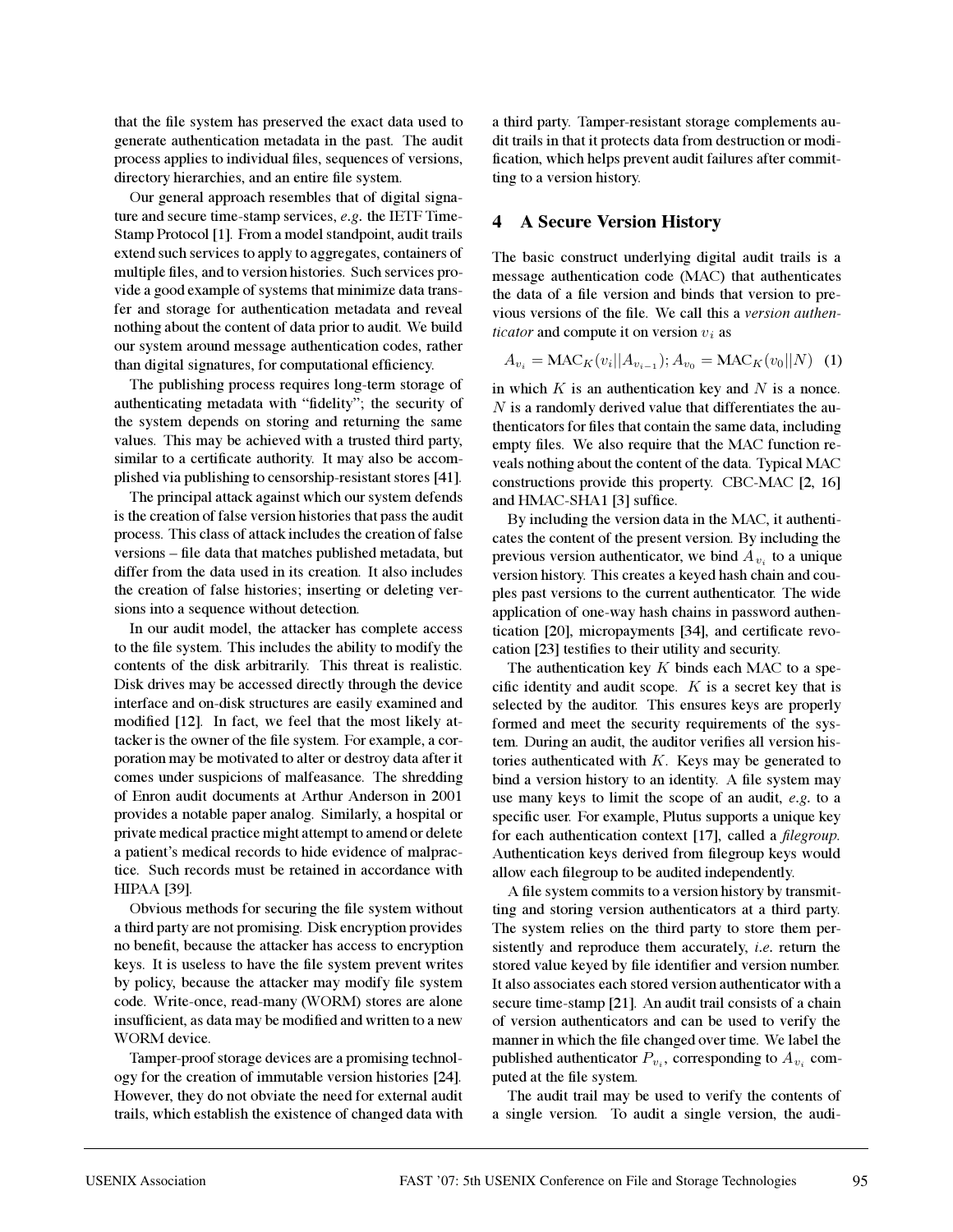tor requests version data  $v_i$  and the previous version authenticator  $A_{v_{i-1}}$  from the file system, computes  $A_{v_i}$  using Equation 1 and compares this to the published value  $P_{v_i}$ . The computed and published identifiers match if and only if the data currently stored by the file system are identical to the data used to compute the published value. This process verifies the version data content  $v_i$ even though  $A_{v_{i-1}}$  has not been verified by this audit.

We do not require all version authenticators to be published. A version history (sequence of changes) to a file may be audited based on two published version authenticators separated in time. An auditor accesses two version authenticators  $P_{v_i}$  and  $P_{v_j}$ ,  $i < j$ . The auditor verifies the individual version  $v_i$  with the file system. It then enumerates all versions  $v_{i+1}, \ldots, v_j$ , computing each version identifier in turn until it computes  $A_{v_i}$ . Again,  $A_{v_i}$ matches  $P_{v_i}$  if and only if the data stored on the file system are identical to the data used to generate the version identifiers, *including all intermediate versions*.

Verifying individual versions and version histories relies upon the collision resistant properties of MACs. For individual versions, the auditor uses the unverified and untrusted  $A_{v_{i-1}}$  from the file system.  $A_{v_i}$  authenticates version  $v_i$  even when an adversary can choose input  $A_{v_{i-1}}$ . Finding a replacement for  $A_{v_{i-1}}$  and  $v_i$  that produces the correct  $A_{v_i}$ , finds a hash collision. A similar argument allows a version history to be verified based on the authenticators of its first and last version. Finding an alternate version history that matches both endpoints finds a collision.

Version authenticators may be published infrequently. The file system may perform many updates without publication as long as it maintains a local copy of a version authenticator. This creates a natural trade-off between the amount of space and network bandwidth used by the publishing process and the efficiency of verifying version histories. We quantify this trade-off in Section 6.3.

## **4.1 Incrementally Calculable MACs**

I/O efficiency is the principal concern in the calculation and verification of version authenticators in a file system. A version of a file shares data with its predecessor. It differs only in the blocks of data that are changed. As a consequence, the file system performs I/O only on these changed blocks. For performance reasons, it is imperative that the system updates audit trails based only on the changed data. To achieve this, we rely on incremental MAC constructions that allow the MAC of a new version to be calculated using only the previous MAC and the data that have changed. Thus, MAC computation performance scales with the amount of data that are written, rather than size of the file being MACed.

Typical MAC constructions, such as HMAC [3] and CBC-MAC [2, 16], are serial in nature; they require the entire input data to compute the MAC. HMAC relies on a standard hash function  $H$ , such as SHA1 [29], which is called twice as

$$
H_K(M) = H(K \oplus \text{pad1} || H(K \oplus \text{pad2} || M)).
$$

HMAC is very efficient. It costs little more than a single call of the underlying hash function – the outer hash is computed on a very short input. However, HMAC is serial because all data are used as input to the inner hash function. CBC-MAC builds on a symmetric cipher used in CBC mode. In particular, given a message M, divided in blocks  $M_1, \ldots M_k$ , and a cipher  $E_K(\cdot)$ , it computes  $O_1 = E_K(M_1)$  and  $O_i = E_K(M_i \oplus O_{i-1})$ , for  $2 \le i \le k$ . CBC-MAC(M) is then the final value  $O_k$ . CBC-MAC is inherently serial because the computation of  $O_i$  depends on the previous value  $O_{i-1}$ .

We use the XOR MAC construction [5], which improves on CBC-MAC, making it incremental and parallelizable. XOR MAC (XMACR in Bellare [5]) builds upon a block cipher  $E_K(\cdot)$  in which the block size is  $n.$  A message  $M$  is divided into blocks, each of a certain length m, as  $M = M_1 \dots M_k$  ( $M_k$  is padded if its length is less than  $m$ ). Then XOR MAC( $M$ ) is computed as  $(r, Z)$ , for a random seed r, and

$$
Z = E_K(0||r) \oplus \left[\bigoplus_{j=1}^k E_K(1||\langle j \rangle||M_j)\right]
$$
 (2)

in which 0, 1 are bits and  $\langle j \rangle$  is the binary representation of block index  $j$ . The leading bit differentiates the contribution of the random seed from all block inputs. The inclusion of the block index prevents reordering attacks. Reordering the message blocks results in different authenticators. When using AES-128 [10] for  $E_K(\cdot)$ ,  $n = 128$  and  $|r| = 127$  bits. When using 47 bits for the block index  $\langle j \rangle$ , XOR MAC makes an AES call for every 80 bits of the message M.

Our implementation of XOR MAC aligns the block sizes used in the algorithm to that of file system blocks:  $|M_i| = 4096$  bytes. As suggested by the original publication [5], a keyed hash function can be used in place of a block cipher to improve performance. We use HMAC-SHA1 to instantiate  $E_K$ .

XOR MAC provides several advantages when compared with CBC-MAC or HMAC. It is parallelizable in that the calls to the block cipher can be made in parallel. This is important in high-speed networks, multiprocessor machines, or when out-of-order verification is needed [5], for instance when packets arrive out-oforder owing to loss and retransmission. Most important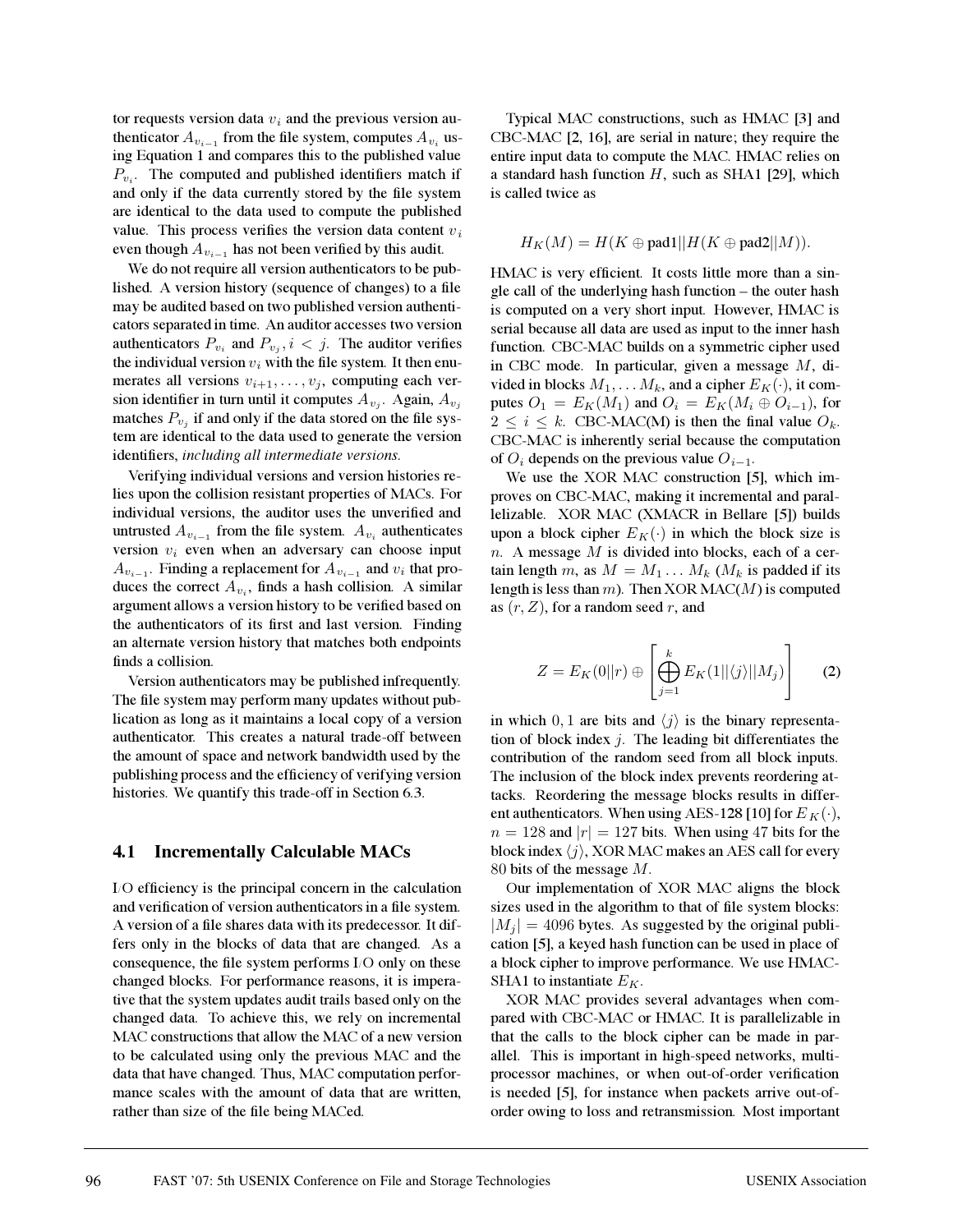to our usage, XOR MAC is incremental with respect to block replacement. When message block  $M_j$  has been modified into  $M'_j$ , it is possible to compute a new MAC  $(r', Z')$ , for a fresh random value  $r'$ , on the entire M by starting from the old value  $(r, Z)$  as

$$
T = Z \oplus E_K(0||r) \oplus E_K(1||\langle j \rangle||M_j)
$$
  

$$
Z' = T \oplus E_K(0||r') \oplus E_K(1||\langle j \rangle||M'_j)
$$

XORing out the contributions of the old block and old random seed to make  $T$  and XORing in the contributions of the new block and new random seed to build  $Z'$ . File systems perform only block replacements. They do not insert or delete data, which would change the alignment of the blocks within a file.

PMAC [6] improves upon XOR MAC in that it makes fewer calls to the underlying block cipher. XOR MAC expands data by concatenating an index to the message block. PMAC avoids this expansion by defining a sequence of distinct *offsets* that are XORed with each message block. Thus, it operates on less data, resulting in fewer calls to the underlying block cipher. Indeed, we initially proposed to use PMAC in our system [7].

However, when XOR MAC or PMAC are instantiated with keyed hash functions (rather than block ciphers), the performance benefits of PMAC are minimal for file systems. The reason is that HMAC-SHA1 accepts large inputs, permitting the use of a 4096 byte file system block. The incremental cost of a 64 bit expansion, representing a block index, is irrelevant when amortized over a 4096 byte block. At the same time, XOR MAC is simpler than PMAC and easier to implement. (On the other hand, PMAC is deterministic, requires no random inputs, and produces smaller output). In our system, we elect to implement XOR MAC.

#### **4.2 XOR MAC for Audit Trails**

We use the incremental property of XOR MAC to perform block-incremental computation for copy-onwrite file versions. Each version  $v_i$  comprises blocks  $b_{v_i}(1),\ldots,b_{v_i}(n)$  equal to the file system block size and a file system independent representation of the version's metadata, denoted  $M_{v_i}$  (see Section 4.3). The output of XOR MAC is the exclusive-or of the one-way functions

$$
A_{v_i} = H_K(00||r_{v_i}) \oplus \left[\bigoplus_{j=1}^n H_K(01||\langle j \rangle||b_{v_i}(j))\right]
$$
  

$$
\oplus H_K(10||\overline{M}_{v_i}) \oplus H_K(11||A_{v_{i-1}})
$$
 (3)

in which  $r_{v_i}$  is a random number unique to version  $v_i$ . This adapts equation 2 to our file system data. We have added an additional leading bit that allows for four distinct components to the input. Bit sequences 00, 01, and 10 precede the random seed, block inputs, and normalized metadata respectively. To these, we add the previous version authenticator, which forms the version hash chain defined by equation 1. This form is the full computation and is stored as the pair  $(r, A_{\nu_i})$ . There is also an incremental computation. Assuming that version  $v_i$ differs from  $v_{i-1}$  in one block only  $b_{v_i}(j) \neq b_{v_{i-1}}(j)$ , we observe that

$$
A_{v_i} = A_{v_{i-1}} \oplus H_K(00||r_{v_i}) \oplus H_K(00||r_{v_{i-1}})
$$
  
\n
$$
\oplus H_K(01||\langle j \rangle||b_{v_i}(j)) \oplus H_K(01||\langle j \rangle||b_{v_{i-1}}(j))
$$
  
\n
$$
\oplus H_K(10||\overline{M}_{v_i}) \oplus H_K(10||\overline{M}_{v_{i-1}})
$$
  
\n
$$
\oplus H_K(11||A_{v_{i-1}}) \oplus H_K(11||A_{v_{i-2}}).
$$

This extends trivially to any number of changed blocks. The updated version authenticator adds the contribution of the changed blocks and removes the contribution of those blocks in the previous version. It also updates the contributions of the past version authenticator, normalized metadata, and random seed.

The computation of XOR MAC authenticators scales with the amount of I/O, whereas the performance of a hash message authentication code (HMAC) scales with the file size. With XOR MAC, only new data being written to a version will be authenticated. HMACs must process the entire file, irrespective of the amount of I/O. This is problematic as studies of versioning file systems show that data change at a fine granularity [31, 38]. Our results (Section 6) confirm the same. More importantly, the computation of the XOR MAC version authenticator requires only those data blocks being modified, which are already in cache, requiring little to no additional disk I/O. Computing an HMAC may require additional I/O. This is because system caches are managed on a page basis, leaving unmodified and unread portions of an individual file version on disk. When computing an HMAC for a file, all file data would need to be accessed. As disk accesses are a factor of  $10^5$  slower than memory accesses, computing an HMAC may be substantially worse than algorithmic performance would indicate.

The benefits of incremental computation of MACs apply to both writing data and conducting audits. When versions of a file share much data in common, the differences between versions are small, allowing for efficient version verification. Incremental MACs allow an auditor to authenticate the next version by computing the authenticity of only the data blocks that have changed. When performing an audit, the authenticity of the entire version history may be determined by a series of small, incremental computations. HMACs do not share this advantage and must authenticate all data in all versions.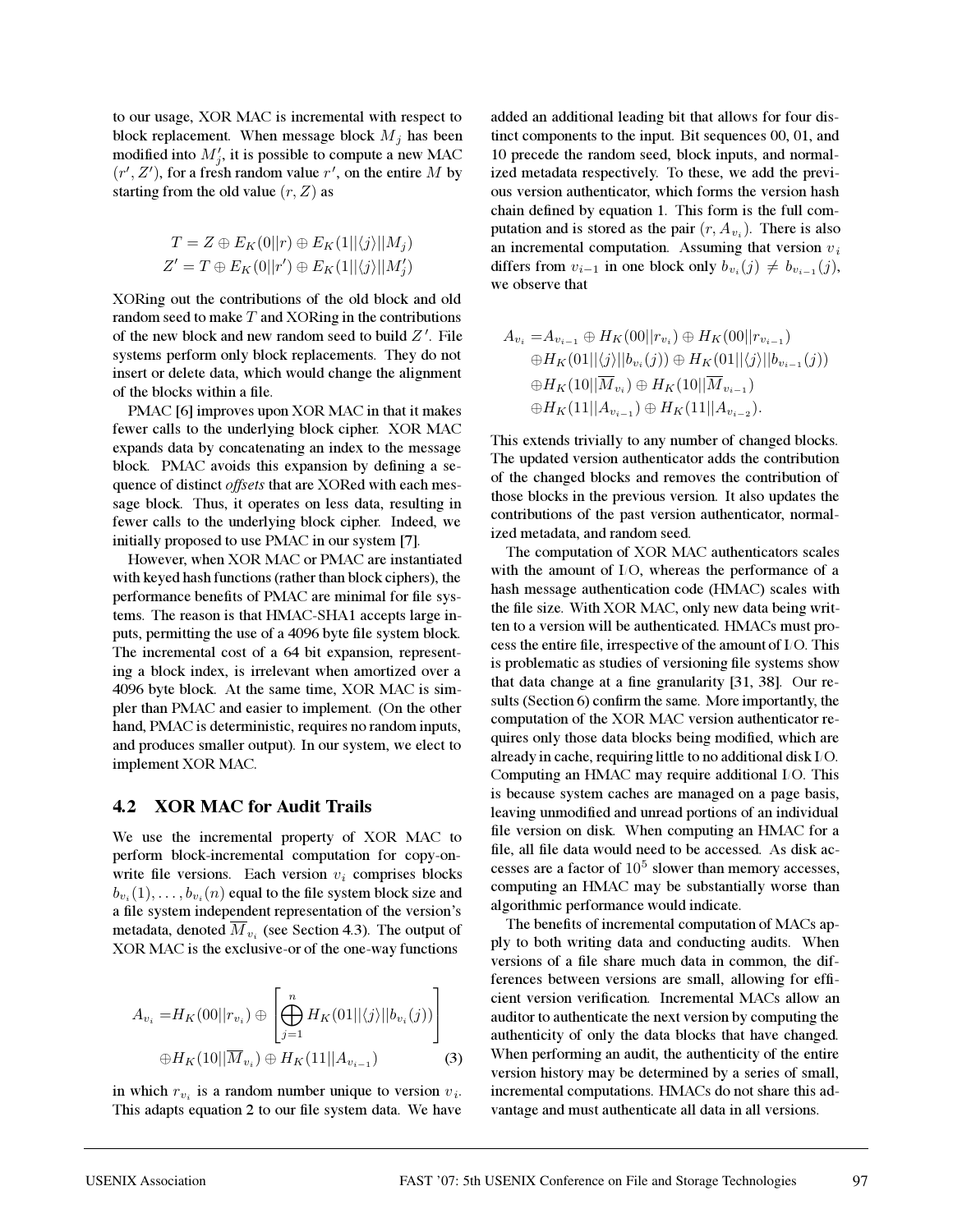#### **4.3 File System Independence**

Many storage management tasks alter a file system, including the metadata of past versions, but should not result in an audit failure. Examples include: file-oriented restore of backed-up data after a disk failure, resizing or changing the logical volumes underlying a file system, compaction/defragmentation of storage, and migration of data from one file system to another. Thus, audit models must be robust to such changes. We call this property *file system independence*. Audit information is bound to the file data and metadata and remains valid when the physical implementation of a file changes. This includes transfers of a file from system to system (with the caveat that all systems storing data support audit trails – we have implemented only one). The act of performing a data restoration may be a procedure worth auditing in and of itself. We consider this outside the scope of the file system requirements.

Our authenticators use the concept of *normalized metadata* for file system independence. Normalized metadata are the persistent information that describe attributes of a file system object independent of the file system architecture. These metadata include: name, file size, ownership and permissions, and modification, creation and access times. These fields are common to most file systems and are stored persistently with every file. Normalized metadata do not include physical offsets and file system specific information, such as inode number, disk block addresses, or file system flags. These fields are volatile in that storage management tasks change their values. Normalized metadata are included in authenticators and become part of a file's data for the purposes of audit trails.

#### **4.4 Hierarchies and File Systems**

Audit trails must include information about the entire state of the file system at a given point in time. Auditors need to discover the relationships between files and interrogate the contents of the file system. Having found a file of interest in an audit, natural questions include: what other data was in the same directory at this time? or, did other files in the system store information on the same topic? The data from each version must be associated with a coherent view of the entire file system.

Authenticating directory versions as if they were file versions is insufficient. A directory is a type of file in which the data are directory entries (name-inode number pairs) used for indexing and naming files. Were we to use our previous authenticator construction (Equation 3), a directory authenticator would be the MAC of its data (directory entries), the MAC of the previous directory authenticator and its normalized inode information.

However, this construct fails to bind the data of a directory's files to the names, allowing an attacker to undetectably exchange the names of files within a directory.

We employ trees of MACs that bind individual versions and their names to a file system hierarchy, authenticating the entire versioning file system recursively. In addition to the normalized inode information and previous authenticator used to authenticate files, directory authenticators are composed of name-authenticator pairs. For each file within the directory, we concatenate its authenticator to the corresponding name and take a one-way hash of the result.

$$
A_{D_i} = H_K(00||r_{D_i}) \oplus \left[\bigoplus_{j=1}^n H_K(01||\langle j \rangle ||name_j||A_{v_j})\right]
$$
  

$$
\oplus H_K(10||\overline{M}_{D_i}) \oplus H_K(11||A_{D_{i-1}})
$$

This binds files and sub-directories to the authenticator of the parent directory. Directory version authenticators continue recursively to the file system root, protecting the entire file system image. The SFS-RO system [13] used a similar technique to fix the contents of a read-only file system without versioning. Our method differs in that it is incremental and accounts for updates.

For efficiency reasons, we bind versions to the directory's authenticator lazily. Figure 1 shows how directory  $D$  binds to files  $S, T, U$ . This is done by including the authenticators for specific versions  $S_1, T_2, U_4$  that were current at the time version  $D_2$  was created. However, subsequent file versions (*e.g.*  $S_2$ ,  $T_3$ ) may be created without updating the directory version authenticator  $A_{D_2}$ . The system updates the directory authenticator only when the directory contents change; *i.e.*, files are created, destroyed, or renamed. In this example, when deleting file  $U$  (Figure 1), the authenticator is updated to the current versions. Alternatively, were we to bind directory version authenticators directly to the content of the most recent file version, they would need to be updated every time that a file is written. This includes all parent directories recursively to the file system root – an obvious performance concern as it would need to be done on every write.

Binding a directory authenticator to a file version binds it to all subsequent versions of that file, by hash chaining of the file versions. This is limited to the portion of the file's version chain within the scope of the directory. A rename moves a file from one directory's scope to another. Ext3cow employs timestamps for version numbers, which can be used to identify the valid file versions within each directory version.

Updating directory authenticators creates a time-space trade-off similar to that of publication frequency (see Section 4). When auditing a directory at a given point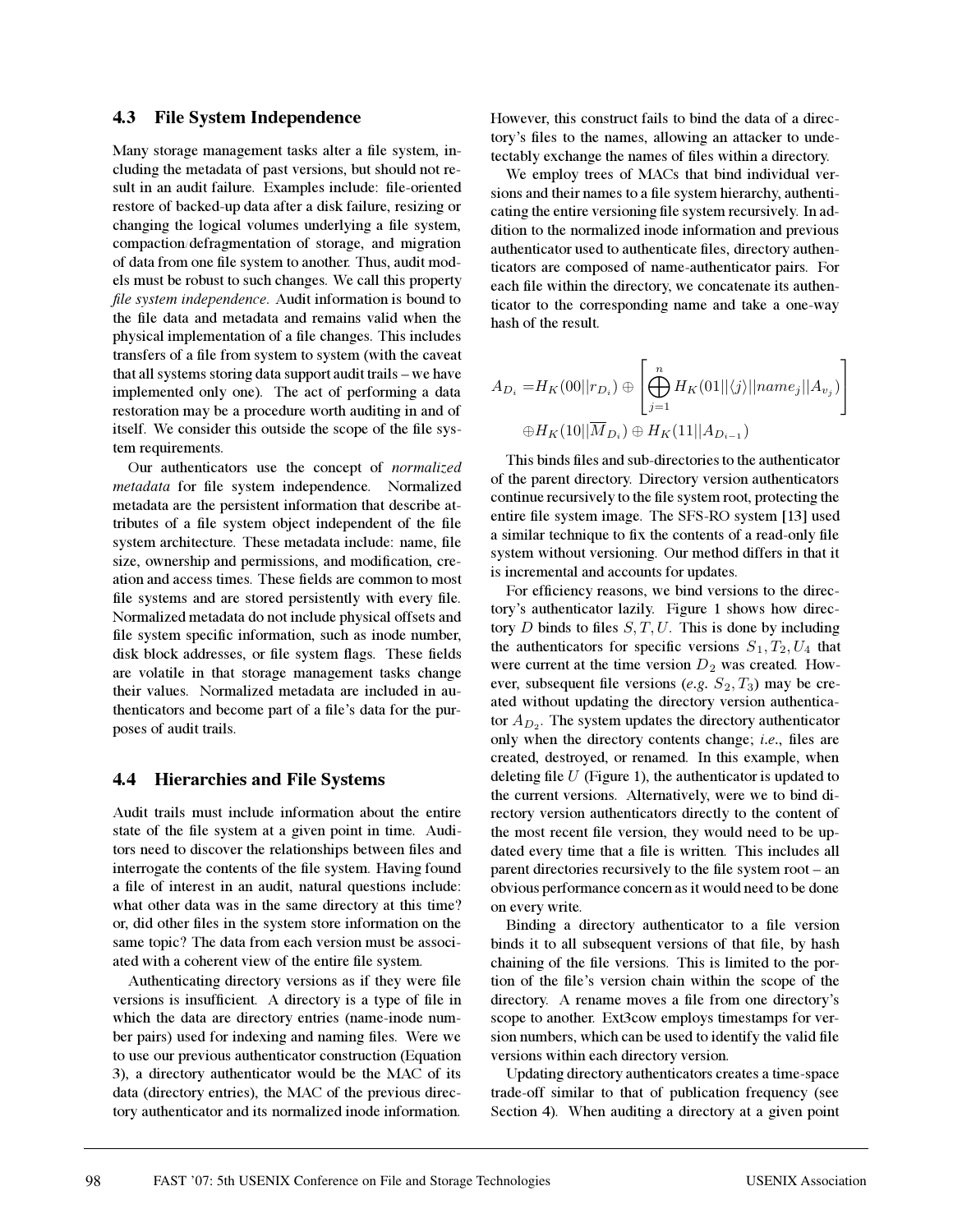

Figure 1: Directory version authenticators before and after file  $U$  is deleted. Equations show the full (not incremental) computation.

in time, the auditor must access the directory at the time when its was created and then follow the children files' hash chains forward to the specified point in time. Updating directory authenticators more frequently may be desirable to speed the audit process.

## **5 File System Implementation**

We have implemented digital audit trails using XOR MAC in ext3cow [31], an open-source, block-versioning file system designed to meet the requirements of electronic records legislation. Ext3cow supports file system snapshot, per-file versioning, and a time-oriented interface. Versions of a file are implemented by chaining inodes together in which each inode represents a version. The file system traverses the inode chain to generate a point-in-time view of a file. Ext3cow provides the features needed for an implementation of audit trails: it supports continuous versioning, creating a new version on every write, and maintains old and new versions of data and metadata concurrently for the incremental computation of version authenticators. We store version authenticators for a file in its inode. We have already retrofitted the metadata structures of ext3cow to support versioning and secure deletion (based on authenticated encryption [32]). Version authenticators are a straightforward extension to ext3cow's already augmented metadata, requiring only a few bytes per inode.

# **5.1 Metadata for Authentication**

Metadata in ext3cow have been improved to support incremental versioning authenticators for electronic audit trails. To accomplish this, ext3cow "steals" a single data block pointer from the inode, replacing it with an authentication block pointer, *i.e.* a pointer to disk block holding authentication information. Figure 2 illustrates the metadata architecture. The number of direct blocks has been reduced by one, from twelve to eleven, for storing an authenticator block  $(i$  data $[11]$ ). Block stealing for authenticators reduces the effective file size by only one file system block, typically 4K.

Each authenticator block stores five fields: the current version authenticator ( $A_{v_i}$ ), the authenticator for the previous version ( $A_{v_{i-1}}$ ), the one-way hash of the authenticator for the previous version  $(H_K(11||A_{v_{i-1}}))$ , the authenticator for the penult-previous version ( $A_{v_{i-2}}$ ), and the the one-way hash of the authenticator for the penultprevious version ( $H_K(11||A_{v_{i-2}})$ ). Each authenticator computation requires access to the previous and penultprevious authenticators and their hashes. By storing authenticators and hashes for previous versions together, the system avoids two read I/Os: one for each previous version authenticator and hash computations. When a new version is generated and a new inode is created, the authenticator block is copy-on-written and "bumps" each entry; *i.e.*, copying the once current authenticator  $(A_{v_i})$  to the previous authenticator  $(A_{v_{i-1}})$ , and the previous authenticator ( $A_{v_{i-1}}$ ) and hash ( $H_K(11||A_{v_{i-1}})$ ) to the penult-previous authenticator ( $A_{v_{i-2}}$ ) and hash  $(H_K(11||A_{v_{i-2}}))$ . The once current authenticator  $(A_{v_i})$ is zeroed, and is calculated on an as-needed basis.

In almost all cases, authenticator blocks do not increase the number of disk seeks performed by the system. The block allocator in ext3cow makes efforts to collocate data, metadata, and authenticator blocks in a single disk drive track, maintaining contiguity. Authenticator blocks are very likely to be read out of the disk's track cache. The same disk movement that reads inode or data blocks populates the track cache.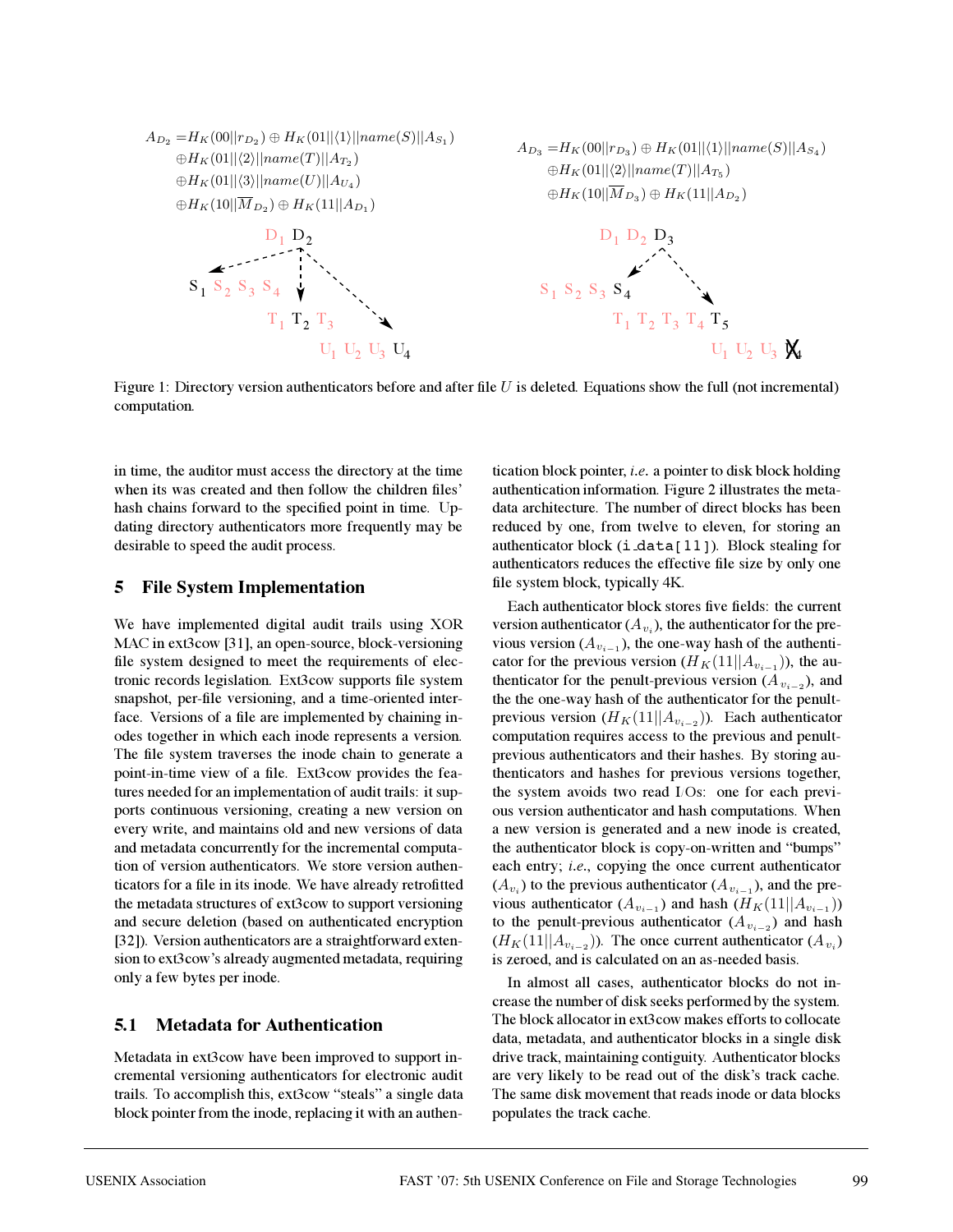

Figure 2: Metadata architecture to support version authenticators.

## **5.2 Key Management**

Key management in ext3cow uses lockboxes [17] to store a per-file authentication key. The file owner's private key unlocks the lockbox and provides access to the authentication key. Lockboxes were developed as part of the authenticated encryption and secure deletion features of ext3cow [32].

## **6 Experimental Results**

We measure the impact of authentication on versioning file systems and compare the performance characteristics of HMAC and XOR MAC in the ext3cow versioning file system. We begin by comparing the CPU and disk throughput performance of HMAC and XOR MAC by using two micro-benchmarks: one designed to contrast the maximum throughput capabilities of each algorithm and one designed to highlight the benefits of the incremental properties of XOR MAC. We then use a traced file system workload to illustrate the aggregate performance benefits of incremental authentication in a versioning file system. Lastly, we use file system traces to characterize some of the overheads of generating authenticators for the auditing environment. Both authentication functions, XOR MAC and HMAC, were implemented in the ext3cow file system using the standard HMAC-SHA1 keyed-hash function provided by the Linux kernel cryptographic API [25]. For brevity, XOR MAC implemented with HMAC-SHA1 is further referred to as XOR MAC-SHA1. All experiments were performed on a Pentium 4, 2.8GHz machine with 1 gigabyte of RAM. Trace experiments were run on a 80 gigabyte ext3cow partition of a Seagate Barracuda ST380011A disk drive.

#### **6.1 Micro-benchmarks**

To quantify the efficiency of XOR MAC, we conducted two micro-benchmark experiments: *create* and *append*. The *create* test measures the throughput of creating and authenticating files of size  $2^N$  bytes, where  $N =$  $0, 1, \ldots, 30$  (1 byte to 1 gigabyte files). The test measures both CPU throughput, *i.e.* the time to calculate a MAC, and disk throughput, *i.e.* the time to calculate a MAC and write the file to disk. Files are created and written in their entirety. Thus, there are no benefits from incremental authentication. The *append* experiment measures the CPU and disk throughput of appending  $2^N$  bytes to the same file and calculating a MAC, where  $N = 0, 1, \ldots, 29$  (1 byte to 500 megabytes). For XOR MAC, an append requires only a MAC of a new random value, a MAC of each new data block and an XOR of the results with the file's authenticator. HMAC does not have this incremental property and must MAC the entire file data in order to generate the correct authenticator, requiring additional read I/O. We measure both warm and cold cache configurations. In a warm cache, previous appends are still in memory and the read occurs at memory speed. In practice, a system does not always find all data in cache. Therefore, the experiment was also run with a cold cache; before each append measurement, the cache was flushed.

Figure 3(a) presents the results of the *create* microbenchmark. Traditional HMAC-SHA1 has higher CPU throughput than XOR MAC-SHA1, saturating the CPU at 134.8 MB/s. The XOR MAC achieves 118.7 MB/s at saturation. This is expected as XOR MAC-SHA1 performs two calls to SHA1 for each block (see Equation 3), compared to HMAC-SHA1 that only calls SHA1 twice for each file, resulting in additional computation time. Additionally, SHA1 appends the length of the message that it's hashing to the end of the message, padding up to 512-bit boundaries. Therefore, XOR MAC-SHA1 hashes more data, up to  $n*512$  bits more for n blocks.

Despite XOR MAC's computational handicap, disk throughput measurements show little performance disparity. HMAC-SHA1 achieves a maximum of 28.1 MB/s and XOR MAC-SHA1 a maximum of 26.6 MB/s. This illustrates that calculating new authenticators for a file system is I/O-bound, making XOR MAC-SHA1's ultimate performance comparable to that of HMAC-SHA1.

The results of the *append* micro-benchmark make a compelling performance argument for incremental MAC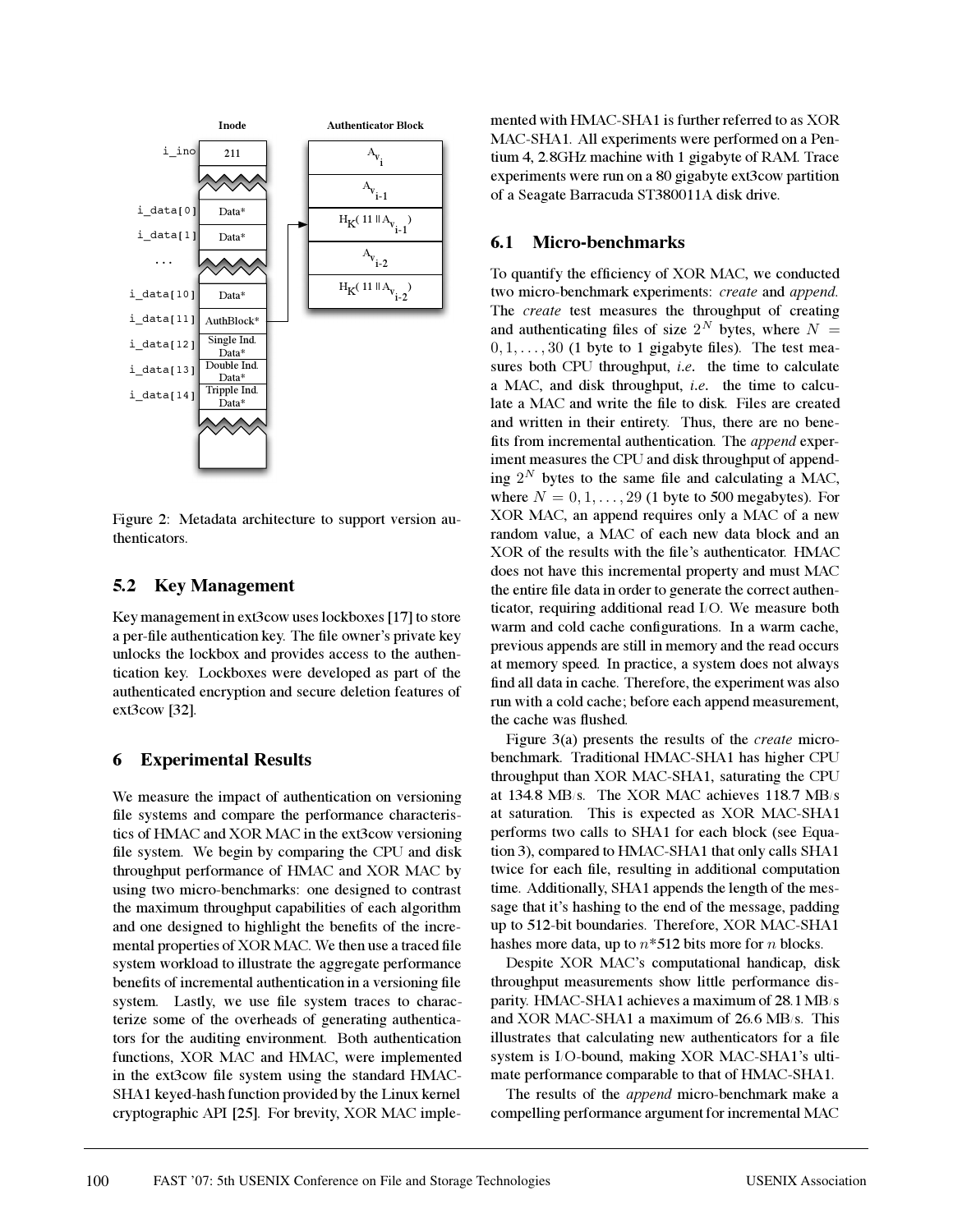

Figure 3: Results of micro-benchmarks measuring the CPU and disk throughput.

computation. Figure  $3(b)$  shows these results – note the log scale. We observe XOR MAC-SHA1 outperforms HMAC-SHA1 in both CPU and disk throughput measurements. XOR MAC-SHA1 bests HMAC-SHA1 CPU throughput, saturating at 120.3 MB/s, compared to HMAC-SHA1 at 62.8 MB/s. Looking at disk throughput, XOR MAC-SHA1 also outperforms the best-case of an HMAC calculation, warm-cache HMAC-SHA1, achieving a maximum 31.7 MB/s, compared to warm-cache HMAC-SHA1 at 20.9 MB/s and cold-cache HMAC-SHA1 at 9.7 MB/s. These performance gains arise from the incremental nature of XOR MACs. In addition to the extra computation to generate the MAC, an ancillary read I/O is required to bring the old data into the MAC buffer. While the *append* benchmark is contrived, it is a common I/O pattern. Many versioning file systems implement versioning with a copy-on-write policy. Therefore, all I/O that is not a full overwrite is, by definition, incremental and benefits from the incremental qualities of XOR MAC.

## **6.2 Aggregate Performance**

We take a broader view of performance by quantifying the aggregate benefits of XOR MAC on a versioning file system. To accomplish this, we replayed four months of system call traces [35] on an 80 gigabyte ext3cow partition, resulting in 4.2 gigabytes of data in 81,674 files. Despite their age, these 1996 traces are the most suitable for these measurements. They include information that allow multiple open/close sessions on the same file to be correlated – necessary information to identify versioning. More recent traces [11, 19, 36, 38] do not include adequate information to correlate open/close sessions, are taken at too low a level in the IO system to be useful, or would introduce new ambiguities, such as the effects of a network file system, into the aggregate

| No Authentication   XOR MAC |                                 | HMAC. |
|-----------------------------|---------------------------------|-------|
| $1.98$ MR/s                 | $1.77 \text{ MB/s}$   0.11 MB/s |       |

Table 1: The trace-driven throughput of no authentication, XOR MAC and HMAC.

measurements. Our experiments compare trace-driven throughput performance as well as the total computation costs for performing a digital audit using the XOR MAC and HMAC algorithms. We analyze aggregate results of run-time and audit performance and examine how the incremental computation of MACs benefits copy-on-write versioning.

#### **6.2.1 Write Performance**

The incremental computation of XOR MAC minimally degrades on-line system performance when compared with a system that does not generate audit trails (No Authentication). In contrast, HMAC audit trails reduce throughput by more than an order of magnitude (Table 1). We measure the average throughput of the system while replaying four months of system call traces. The traces were played as fast as possible in an effort to saturate the I/O system. The experiment was performed on ext3cow using no authentication, HMAC-SHA1 authentication, and XOR MAC-SHA1 authentication. XOR MAC-SHA1 achieves a 93.9% improvement in run-time performance over HMAC-SHA1: 1.77 MB/s versus 0.11 MB/s. HMAC-SHA1's degradation results from the additional read I/O and computation time it must perform on every write. XOR MAC-SHA1 incurs minimal performance penalties owing to its ability to compute authenticators using in-cache data. XOR MAC-SHA1 achieves 89% of the throughput of a system with no authentication.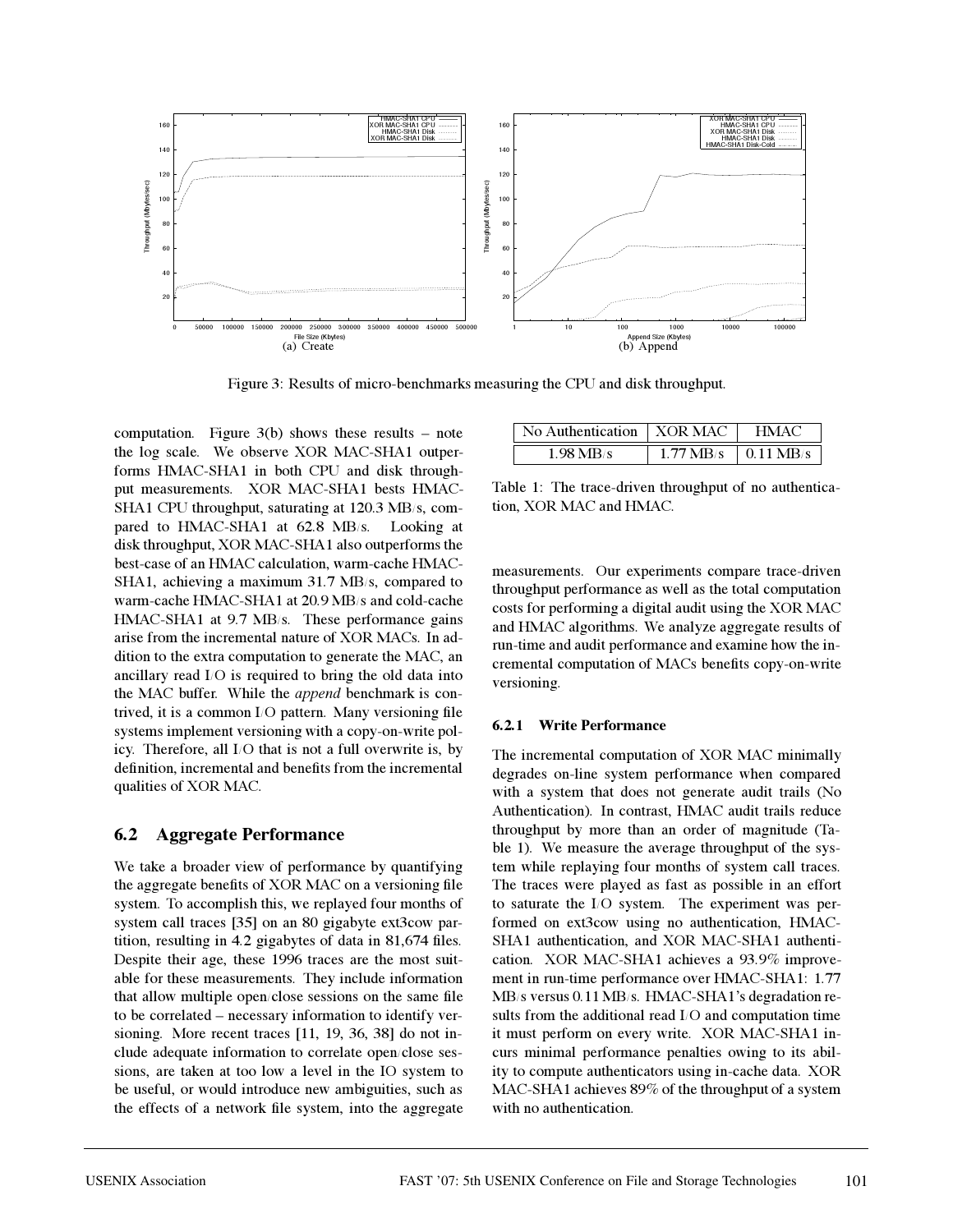

Figure 4: Characterization of write I/Os from trace-driven experiments.

To better understand the run-time performance differences between XOR MAC and HMAC, we characterize the number and size of writes and how they are written to various files in the system. By looking at each write request as a function of its destination file size, we can see why incremental computation of MACs is beneficial to a file system. Our observations confirm three things: (1) Most write requests are small, (2) write requests are evenly distributed among all file sizes, and (3) the size of write requests are usually a tiny fraction of the file size. Figure 4(a) presents statistics on the number and size of write I/Os, whereas Figure 4(b) shows number of write I/Os performed by file size. Both plots are loglog. We observe that of the 16,601,128 write I/Os traced over four months, 99.8% of the I/Os are less than 100K, 96.8% are less than 10K, and 72.4% are less than 1K in size. This shows that a substantial number of I/Os are small. We also observe that files of all sizes receive many writes. Files as large as 100 megabytes receive as many as 37,000 writes over the course of four months. Some files, around 5MB in size, receive nearly two million I/Os. These graphs show that I/O sizes are, in general, small and that files of all sizes receive many I/Os.

The relationship between I/O size and file size reveals the necessity of incremental MAC computation. Figure 4(c) presents the average write I/O size as a ratio of the file size over file sizes. This plot shows that there are few files that receive large writes or entire overwrites in a single I/O. In particular, files larger than 2MB receive writes that are a very small percentage of their file size. The largest files receive as little as 0.025% of their file size in writes and nearly all files receive less than 25% of their file size in write I/Os. It is this disproportionate I/O pattern that benefits the incremental properties of XOR MAC. When most I/Os received by large files are small, a traditional HMAC suffers in face of additional computation time and supplementary I/Os. The performance of XOR MAC, however, is immune to file size and is a function of write size alone.

#### **6.2.2 Audit Performance**

To generate aggregate statistics for auditing, we aged the file system by replaying four months of traced system calls, taking snapshots daily. We then performed two audits of the file system, one using HMAC-SHA1 and one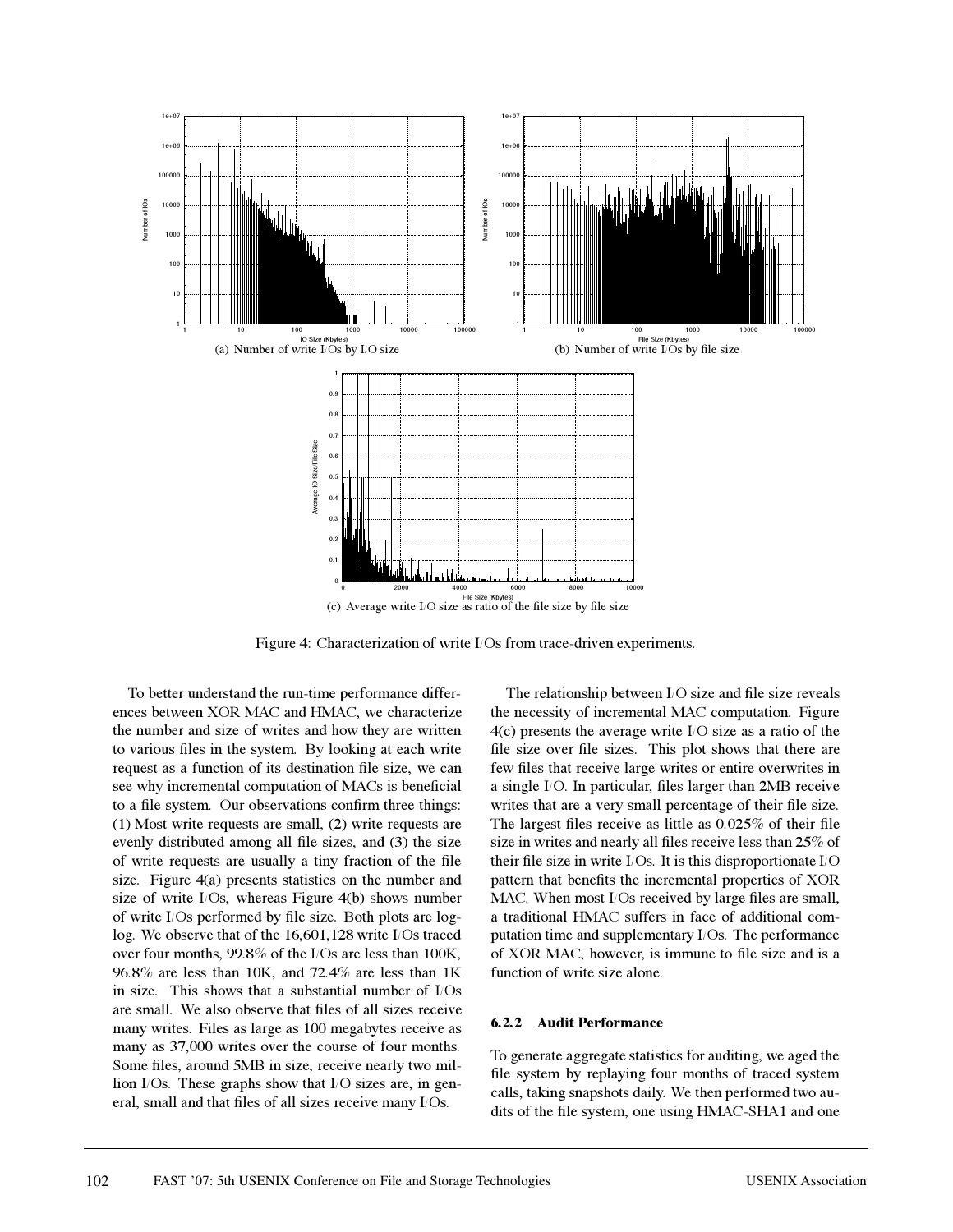|     |        | Number of Versions   HMAC-SHA1 (seconds)   XOR MAC-SHA1 (seconds) |
|-----|--------|-------------------------------------------------------------------|
| A11 | 112094 | 10593.1                                                           |
|     | 670.1  | 254.4                                                             |

Table 2: The number of seconds required to audit an entire file system using HMAC-SHA1 and XOR MAC-SHA1 for all files and only those files with two or more versions.



Number of Versions<br>(a) The Size (Kbytes)<br>(a) The CDF of the time to audit an entire file system for files with (b) Aggregate results for auditing an entire file system by file size two or more versions by number of versions

Figure 5: Aggregate auditing performance results for XOR MAC-SHA1 and HMAC-SHA1.

using XOR MAC-SHA1. Our audit calculated authenticators for every version of every file. Table 2 presents the aggregate results for performing an audit using XOR MAC-SHA1 and HMAC-SHA1. The table shows the result for all files and the result for those files with two or more versions. Auditing the entire 4.2 gigabytes of file system data using standard HMAC-SHA1 techniques took 11,209 seconds, or 3.11 hours. Using XOR MAC-SHA1, the audit took 10,593 seconds, or 2.94 hours; a savings of 5% (10 minutes).

Most files in the trace (88%) contain a single version, typical of user file systems. These files dominate audit performance and account for the similarity of HMAC and XOR MAC results. However, we are interested in file systems that contain medical, financial, and government records and, thus, will be populated with versioned data. To look at auditing performance in the presence of versions, we filter out files with only one version. On files with two or more versions, XOR MAC-SHA1 achieves a 62% performance benefit over HMAC-SHA1, 670 versus 254 seconds. A CDF of the time to audit files by number of versions is presented in Figure 5(a). XOR MAC-SHA1 achieves a 37% to 62% benefit in computation time over HMAC-SHA1 for files with 2 to 112 versions. This demonstrates the power of incremental MACs when verifying long version chains. The longer the version chain and the more data in common, the better XOR MAC performs.

Looking at audit performance by file size shows that the benefit is derived from long version chains. Figure 5(b) presents a break down of the aggregate audit results by file size. There exists no point at which XOR MAC-SHA1 performs worse than HMAC-SHA1, only points where they are the same or better. Performance is the same for files that have a single version and for files that do not share data among versions. As the number of versions increase and much data are shared between versions, large discrepancies in performance arise. Some examples of files with many versions that share data are annotated. XOR MAC shows little performance variance with the number of versions.

#### **6.3 Requirements for Auditing**

As part of our audit model, authenticators are transfered to and stored at a third party. We explore the storage and bandwidth resources that are required for version authentication. Four months of file system traces were replayed over different snapshot intervals. At a snapshot, authentication data are transfered to the third party, committing the file system to that version history. Measurements were taken at day, hour, and minute snapshot intervals. During each interval, the number of file modifications and number of authenticators generated were captured.

Figure 6 presents the size of authentication data generated over the simulation time for the three snapshot in-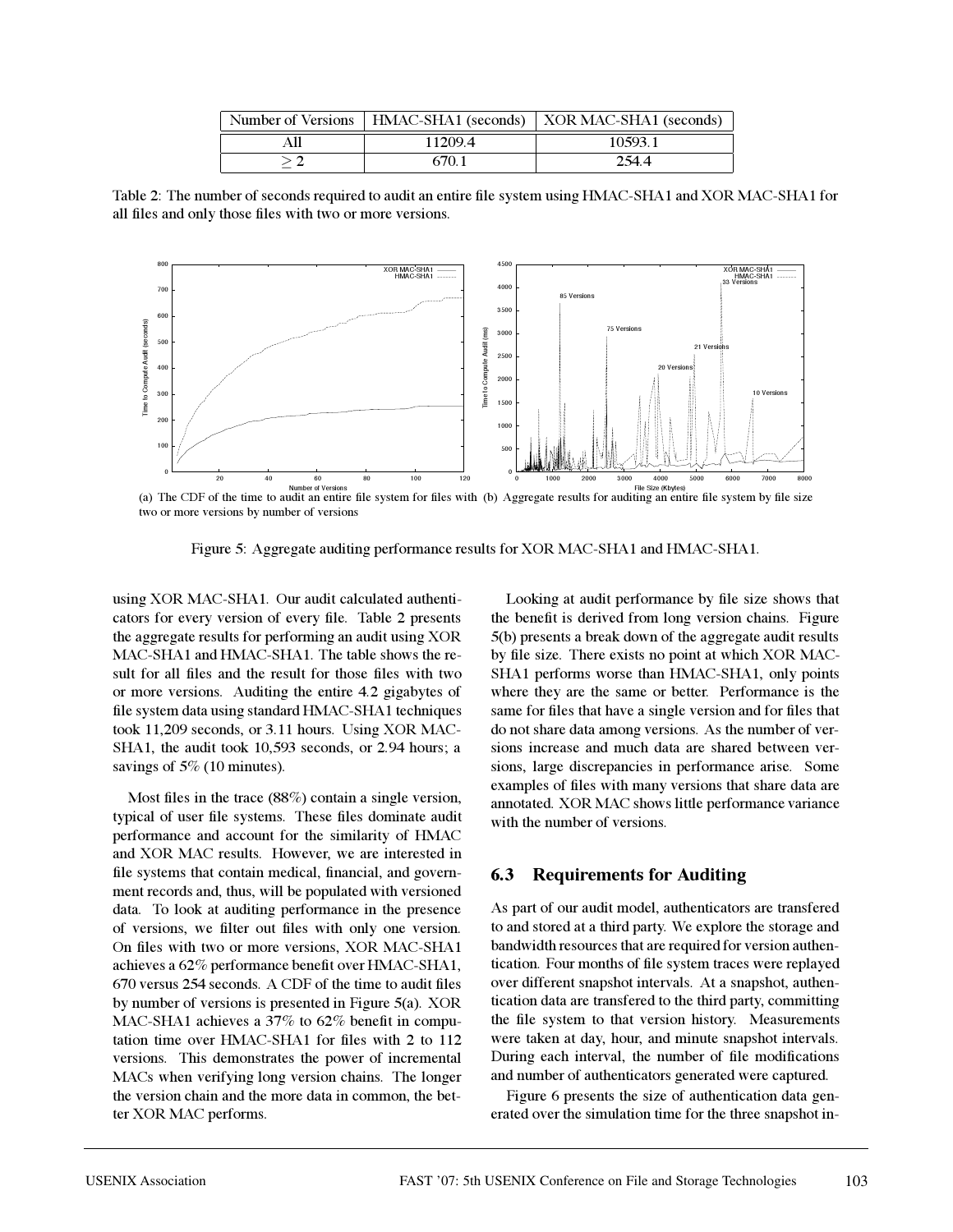

Figure 6: Size of authentication data from four months of traced workloads at three snapshot intervals.

tervals. Naturally, the longer the snapshot interval, the larger the number of authenticators generated. However, authentication data are relatively small; even on a daily snapshot interval, the largest transfer is 450K, representing about 22,000 modified files. Authenticators generated by more frequent snapshot (hourly or per-minute) never exceed 50KB per transfer. Over the course of four months, a total of 15.7MB of authentication data are generated on a daily basis from 801,473 modified files, 22.7MB on a hourly basis from 1,161,105 modified files, and 45.4MB on a per-minute basis from 2,324,285 modified files. The size of authenticator transfer is invariant of individual file size or total file system size; it is directly proportional to the number of file modifications made in a snapshot interval. Therefore, the curves in Figure 6 are identical to a figure graphing the number of files modified over the same snapshot intervals.

#### **7 Future Work**

Conducting digital audits with version authenticators leaves work to be explored. We are investigating authentication and auditing models that do not rely on trusted third parties. We also discuss an entirely different model for authentication based on approximate MACs, which can tolerate partial data loss.

## **7.1 Alternative Authentication Models**

Having a third party time-stamp and store a file system's authenticators may place undue burden, in terms of storage capacity and management, on the third party. Fortunately, it is only one possible model for a digital auditing system. We are currently exploring two other possible architectures for managing authentication data; a storageless third party and cooperative authentication. In a storage-less third party model a file system would generate authenticators and transmit them to a third party. Instead of storing them, the third party would MAC the authenticators and return them to the file system. The file system stores both the original authenticators and those authenticated by the third party. In this way, the third party stores nothing but signing keys, placing the burden of storing authenticators on the file system. When the file system is audited, the auditor requests the signing keys from the third party and performs two authentication steps: first, checking the legitimacy of the stored authenticators and then checking the authenticity of the data themselves.

This design has limitations. The scheme doubles the amount of authentication data transfered. Additionally, because the third party keeps no record of any file, an attacker may delete an entire file system without detection or maintain multiple file systems, choosing which file system to present at audit time. Portions of the file system may not be deleted or modified, because the authenticators for version chains and directory hierarchies bind all data to the file system root authenticator.

A further variant groups peers of file systems together into a cooperative ring, each storing their authentication data on an adjoining file system. A file system would store the previous system's authenticator in a log file, which is subsequently treated as data, resulting in the authenticators being authenticated themselves. This authenticator for the log file is stored on an adjoining system, creating a ring of authentication. This design relieves the burden on a single third party from managing all authentication data and removes the single point of failure for the system. This architecture also increases the complexity of tampering by a factor of  $N$ , the number of links of in the chain. Because an adjoining file system's authenticators are kept in a single log file, only one authenticator is generated for that entire file system, preventing a glut of authentication data.

## **7.2 Availability and Security**

A verifiable file system may benefit from accessing only a portion of the data to establish authenticity. Storage may be distributed across unreliable sites [9, 18], such that accessing it in it's entirety is difficult or impossible. Also, if data from any portion of the file system are corrupted irreparably, the file system may still be authenticated, whereas with standard authentication, altering a single bit of the input data leads to a verification failure.

To audit incomplete data, we propose the use approximately-secure and approximately-correct MAC (AMAC) introduced by Di Crescenzo *et al.* [8]. The system verifies authenticity while tolerating a small amount of modification, loss, or corruption of the original data.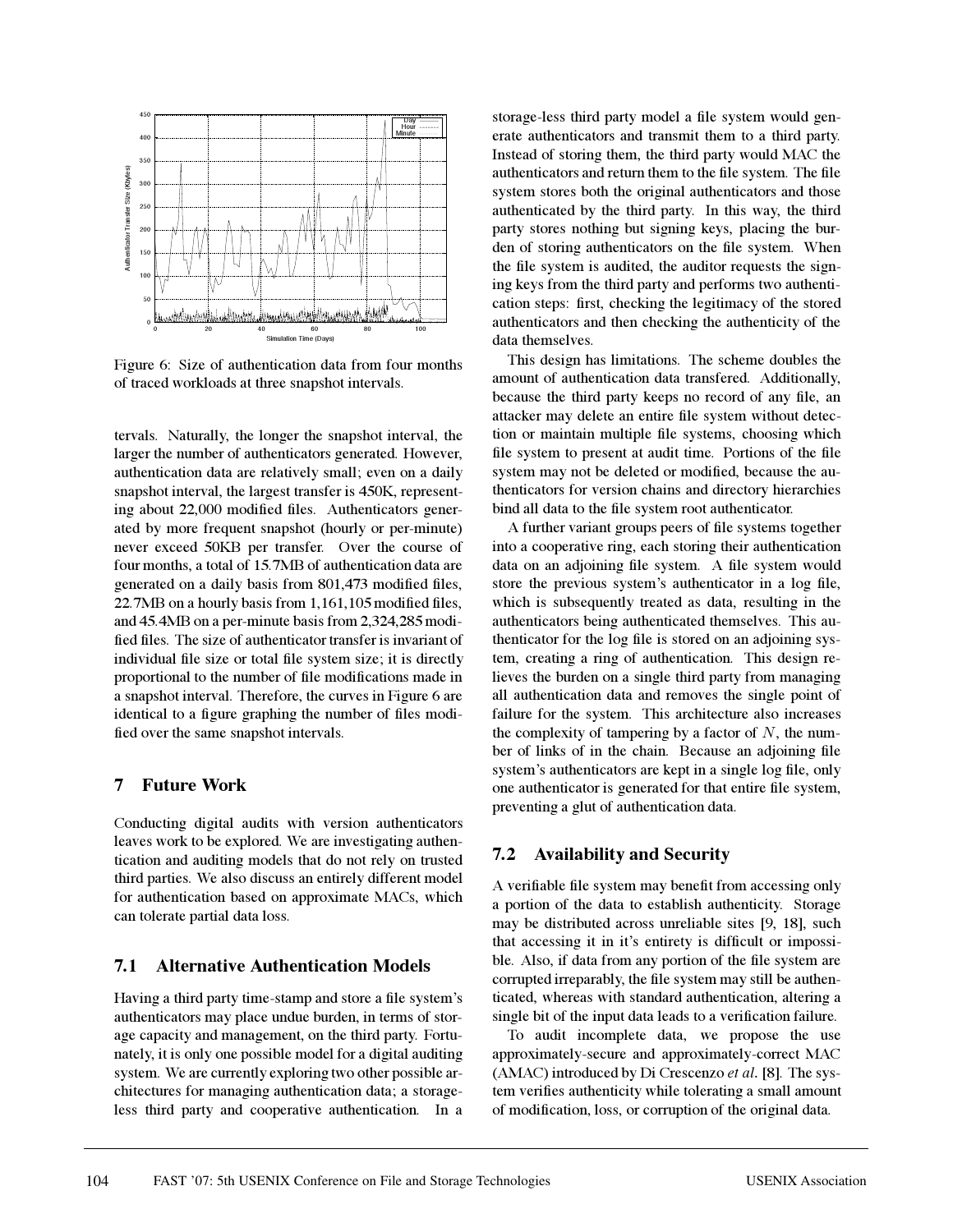We propose to make the AMAC construction incremental to adapt it to file systems; in addition, we plan to use XOR MAC as a building block in the AMAC construction [8], to allow for incremental update. The atom for the computation is a file system block, rather than a bit. The approximate security and correctness then refer to the number of corrupted or missing blocks, rather than bits. The exact level of tolerance may be tuned.

The chief benefit of using the AMAC construction over regular MAC constructions lies in verification. Serial and parallel MACs require the entire message as input to verify authenticity. Using AMAC, a portion of the original message can be ignored. This allows a weaker statement of authenticity to be constructed even when some data are unavailable. The drawback of AMAC lies in the reduction of authenticity. With AMAC, some data may be acceptably modified in the original source.

#### **8 Conclusions**

We have introduced a model for digital audits of versioning file systems that supports compliance with federally mandated data retention guidelines. In this model, a file system commits to a version history by transmitting audit metadata to a third party. This prevents the owner of the file system (or a malicious party) from modifying past data without detection. Our techniques for the generation of audit metadata use incremental authentication methods that are efficient when data modifications are fine grained, as in versioning file systems. Experimental results show that incremental authentication can perform up to 94% faster than traditional serial authentication algorithms. We have implemented incremental authentication in ext3cow, an open-source versioning file system, available at: *www.ext3cow.com*.

## **9 Acknowledgments**

This work was supported by the National Science Foundation (awards CCF-0238305 and IIS-0456027), by the Department of Energy, Office of Science (award DE-FG02-02ER25524), and by the IBM Corporation. We thank Giovanni Di Crescenzo for discussions on the AMAC construction.

#### **References**

- [1] ADAMS, C., CAIN, P., PINKAS, D., AND ZUCCHERATO, R. IETF RFC 3161 Time-Stamp Protocol (TSP). IETF Network Working Group, 2001.
- [2] AMERICAN BANKERS ASSOCIATION. American national standard for financial institution message authentication (wholesale). ANSI X9.9, 1986.
- [3] BELLARE, M., CANETTI, R., AND KRAWCZYK, H. Keying hash functions for message authentication. In *Advances in Cryptology - Crypto'96 Proceedings* (1996), vol. 1109, Springer-Verlag, pp. 1–19. Lecture Notes in Computer Science.
- [4] BELLARE, M., GOLDREICH, O., AND GOLDWASSER, S. Incremental cryptography and application to virus protection. In *Proceedings of the ACM Symposium on the Theory of Computing* (May-June 1995), pp. 45–56.
- [5] BELLARE, M., GUÉRIN, R., AND ROGAWAY, P. XOR MACs: New methods for message authentication using finite pseudorandom functions. In *Advances in Cryptology - Crypto'95 Proceedings* (1995), vol. 963, Springer-Verlag, pp. 15–28. Lecture Notes in Computer Science.
- [6] BLACK, J., AND ROGAWAY, P. A block-cipher mode of operation for parallelizable message authentication. In *Advances in Cryptology - Eurocrypt'02 Proceedings* (2002), vol. 2332, Springer-Verlag, pp. 384 – 397. Lecture Notes in Computer Science.
- [7] BURNS, R., PETERSON, Z., ATENIESE, G., AND BONO, S. Verifiable audit trails for a versioning file system. In *Proceedings of the ACM CCS Workshop on Storage Security and Survivability* (November 2005), pp. 44–50.
- [8] CRESCENZO, G. D., GRAVEMAN, R., GE, R., AND ARCE, G. Approximate message authentication and biometric entity authentication. In *Proceedings of Financial Cryptography and Data Security* (February-March 2005).
- [9] DABEK, F., KAASHOEK, M. F., KARGER, D., MORRIS, R., AND STOICA, I. Wide-area cooperative storage with CFS. In *Proceedings of the ACM Symposium on Operating Systems Principles (SOSP)* (October 2001), pp. 202–215.
- [10] DAEMEN, J., AND RIJMEN, V. *The Design of Rijndael: AES – the Advanced Encryption Standard*. Springer, 2002.
- [11] ELLARD, D., LEDLIE, J., MALKANI, P., AND SELTZER, M. Passive NFS tracing of email and research workloads. In *Proceedings of the USENIX File and Storage Technologies Conference (FAST)* (March 2003), pp. 203–216.
- [12] FARMER, D., AND VENEMA, W. *Forensic Disocvery*. Addison-Wesley, 2004.
- [13] FU, K., KASSHOEK, M. F., AND MAZIÈRES, D. Fast and secure distributed read-only file system. *ACM Transactions on Computer Systems 20*, 1 (2002), 1–24.
- [14] GIFFORD, D. K., NEEDHAM, R. M., AND SCHROEDER, M. D. The Cedar file system. *Communications of the ACM 31*, 3 (March 1988), 288–298.
- [15] HAUBERT, E., TUCEK, J., BRUMBAUGH, L., AND YURCIK, W. Tamper-resistant storage techniques for multimedia systems. In *IS&T/SPIE Symposium Electronic Imaging Storage and Retrieval Methods and Applications for Multimedia (EI121)* (January 2005), pp. 30–40.
- [16] INTERNATIONAL ORGANIZATION FOR STANDARDIZATION. Information technology - security techniques - data integrity mechanism using a cryptographic check function employing a block cipher algorithm. ISO/IEC 9797, April 1994.